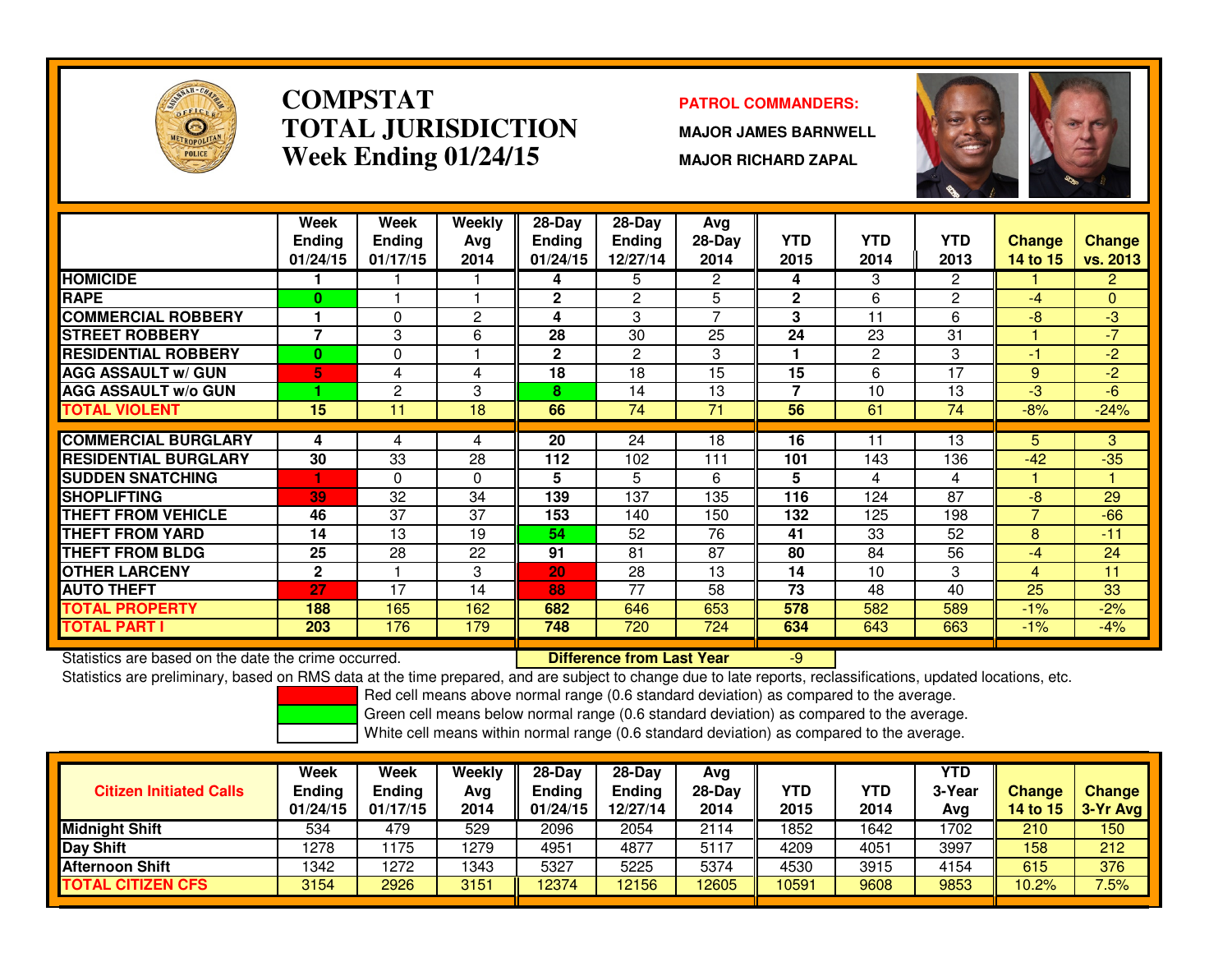

## **COMPSTAT PRECINCT COMMANDER: WEST CHATHAM PRECINCTWeek Ending 01/24/15**



**CAPT. CHARLES HALL**



|                             | Week<br><b>Ending</b><br>01/24/15 | Week<br><b>Ending</b><br>01/17/15 | Weekly<br>Avg<br>2014 | $28-Day$<br><b>Ending</b><br>01/24/15 | 28-Day<br>Ending<br>12/27/14 | Avg<br>$28-Day$<br>2014 | <b>YTD</b><br>2015 | <b>YTD</b><br>2014 | <b>YTD</b><br>2013 | <b>Change</b><br>14 to 15 | <b>Change</b><br>vs. 2013 |
|-----------------------------|-----------------------------------|-----------------------------------|-----------------------|---------------------------------------|------------------------------|-------------------------|--------------------|--------------------|--------------------|---------------------------|---------------------------|
| <b>HOMICIDE</b>             | 0                                 | 0                                 | 0                     | 0                                     |                              | $\Omega$                | $\mathbf{0}$       | 0                  | 0                  | 0                         | $\mathbf{0}$              |
| <b>RAPE</b>                 | $\bf{0}$                          |                                   | $\Omega$              | $\mathbf{2}$                          | $\overline{2}$               |                         | $\mathbf{2}$       | $\mathbf{2}$       | 0                  | $\Omega$                  | $\overline{2}$            |
| <b>COMMERCIAL ROBBERY</b>   | 0                                 | 0                                 | $\Omega$              | $\bf{0}$                              | $\Omega$                     |                         | 0                  | $\mathbf{2}$       |                    | $-2$                      | $-1$                      |
| <b>STREET ROBBERY</b>       | $\mathbf{0}$                      |                                   |                       | 4                                     | 4                            | 3                       | 3                  |                    | 8                  | $\overline{2}$            | $-5$                      |
| <b>RESIDENTIAL ROBBERY</b>  | $\bf{0}$                          | $\Omega$                          | $\Omega$              |                                       |                              |                         |                    |                    |                    | $\Omega$                  | $\mathbf{0}$              |
| <b>AGG ASSAULT w/ GUN</b>   | $\bf{0}$                          | $\Omega$                          | $\Omega$              | 4                                     | 5                            |                         | 3                  | $\Omega$           |                    | 3                         | $\overline{2}$            |
| <b>AGG ASSAULT w/o GUN</b>  | $\bf{0}$                          |                                   | $\Omega$              | $\mathbf{2}$                          | 3                            | $\overline{2}$          |                    |                    | $\Omega$           | $\Omega$                  |                           |
| <b>TOTAL VIOLENT</b>        | $\mathbf{0}$                      | 3                                 | $\overline{2}$        | 13                                    | 16                           | 9                       | 10                 | $\overline{7}$     | 11                 | 43%                       | $-9%$                     |
|                             |                                   |                                   |                       |                                       |                              |                         |                    |                    |                    |                           |                           |
| <b>COMMERCIAL BURGLARY</b>  |                                   | $\overline{c}$                    |                       | 9                                     | 9                            | 4                       | 8                  | $\Omega$           | 3                  | 8                         | $\overline{5}$            |
| <b>RESIDENTIAL BURGLARY</b> | 4                                 | 6                                 | 5                     | 17                                    | 15                           | 21                      | 16                 | 23                 | 25                 | $-7$                      | $-9$                      |
| <b>SUDDEN SNATCHING</b>     |                                   | 0                                 | $\Omega$              |                                       | $\Omega$                     |                         |                    | 0                  | $\Omega$           |                           |                           |
| <b>SHOPLIFTING</b>          | 3.                                | 6                                 | 5.                    | 18                                    | 21                           | 19                      | 12                 | 18                 | 12                 | -6                        | $\Omega$                  |
| <b>THEFT FROM VEHICLE</b>   |                                   | 4                                 | 6                     | 19                                    | 23                           | 26                      | 15                 | 22                 | 30                 | $-7$                      | $-15$                     |
| <b>THEFT FROM YARD</b>      | 3                                 | $\mathbf{2}$                      | 3                     | 12                                    | 13                           | 12                      | 10                 | 10                 | 5                  | $\Omega$                  | 5                         |
| <b>THEFT FROM BLDG</b>      | 4                                 | 5                                 | 3                     | 16                                    | 13                           | 13                      | 16                 | 12                 | 6                  | 4                         | 10                        |
| <b>OTHER LARCENY</b>        | $\mathbf{0}$                      |                                   |                       | 7                                     | 11                           | 3                       | 6                  | $\mathbf{2}$       | $\Omega$           | 4                         | 6                         |
| <b>AUTO THEFT</b>           | 6                                 | 5                                 | 3                     | 23                                    | 20                           | 12                      | 17                 | 4                  | 9                  | 13                        | 8                         |
| <b>TOTAL PROPERTY</b>       | 23                                | 31                                | 28                    | 122                                   | 125                          | 111                     | 101                | 91                 | 90                 | 11%                       | 12%                       |
| <b>TOTAL PART I</b>         | 23                                | 34                                | 30                    | 135                                   | 141                          | 121                     | 111                | 98                 | 101                | 13%                       | 10%                       |

Statistics are based on the date the crime occurred. **Difference from Last Year** 

Statistics are based on the date the crime occurred. The time prepared, and are subject to change due to late reports, reclassifications, updated locations, etc.<br>Statistics are preliminary, based on RMS data at the time pr

Red cell means above normal range (0.6 standard deviation) as compared to the average.

Green cell means below normal range (0.6 standard deviation) as compared to the average.

| Week<br><b>Ending</b><br>01/24/15 | <b>Week</b><br><b>Ending</b><br>01/17/15 | Weekly<br>Avg<br>2014 | 28-Day<br><b>Ending</b><br>01/24/15 | $28-Day$<br><b>Ending</b><br>12/27/14 | Avg<br>28-Dav<br>2014 | YTD<br>2015 | <b>YTD</b><br>2014 | YTD<br>3-Year<br>Avg | <b>Change</b><br>14 to 15 | <b>Change</b><br>3-Yr Avg |
|-----------------------------------|------------------------------------------|-----------------------|-------------------------------------|---------------------------------------|-----------------------|-------------|--------------------|----------------------|---------------------------|---------------------------|
| 103                               | 93                                       | 107                   | 401                                 | 41 <sup>1</sup>                       | 429                   | 357         | 329                | 326                  | 28                        | 31                        |
| 257                               | 247                                      | 264                   | 1077                                | 1094                                  | 1055                  | 907         | 822                | 828                  | 85                        | 79                        |
| 242                               | 280                                      | 279                   | 1095                                | 112                                   | 1115                  | 924         | 821                | 859                  | 103                       | 65                        |
| 602                               | 602                                      | 650                   | 2573                                | 2617                                  | 2599                  | 2188        | 1972               | 2012                 | .0%                       | 8.7%                      |
|                                   |                                          |                       |                                     |                                       |                       |             |                    |                      |                           |                           |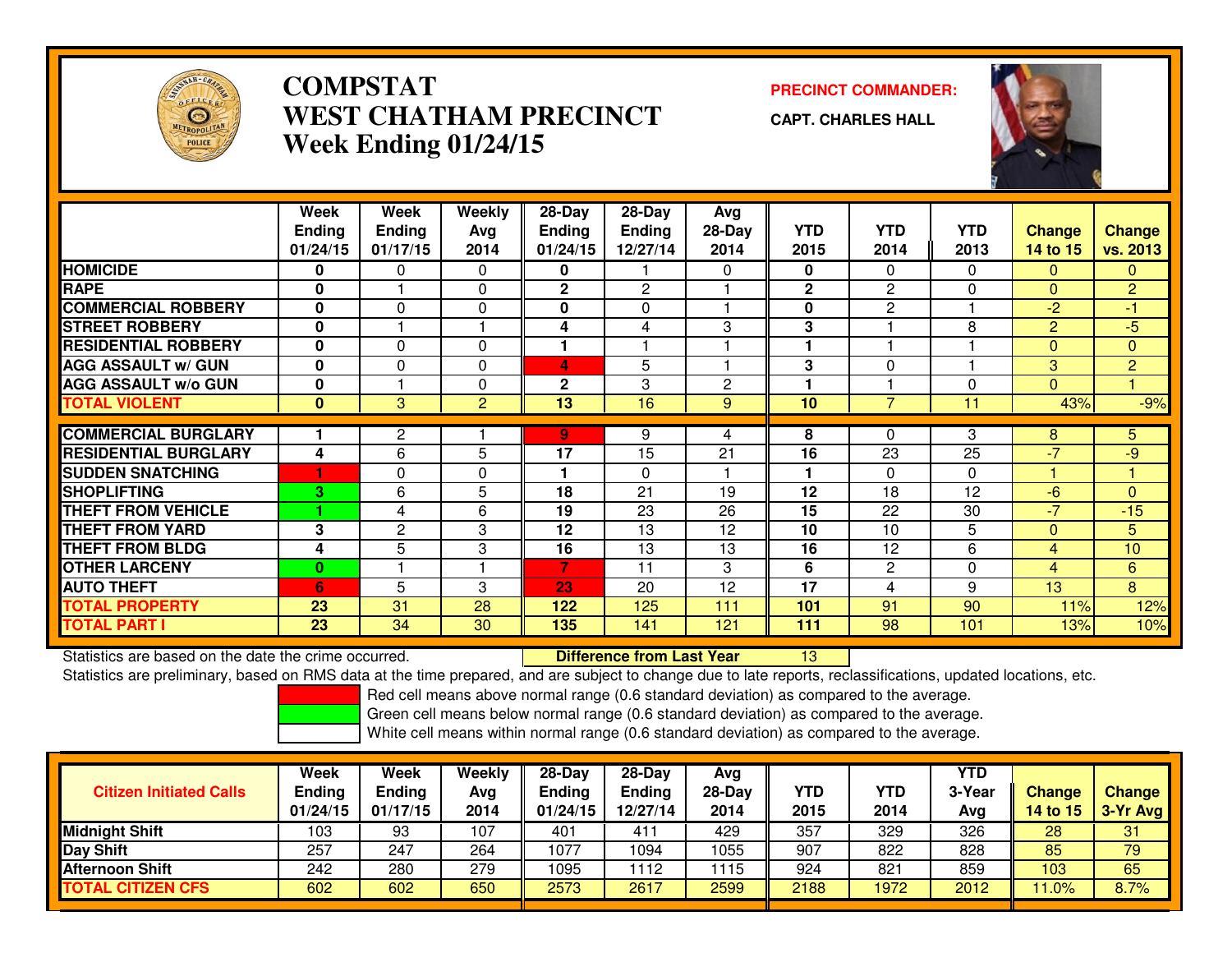

## **COMPSTAT PRECINCT COMMANDER: DOWNTOWN PRECINCTWeek Ending 01/24/15**

**CAPT. Ben Herron**



|                             | Week<br><b>Ending</b><br>01/24/15 | Week<br><b>Endina</b><br>01/17/15 | Weekly<br>Avg<br>2014 | $28-Day$<br><b>Ending</b><br>01/24/15 | $28$ -Day<br><b>Ending</b><br>12/27/14 | Avg<br>$28-Day$<br>2014 | <b>YTD</b><br>2015 | <b>YTD</b><br>2014 | <b>YTD</b><br>2013 | <b>Change</b><br>14 to 15 | <b>Change</b><br>vs. 2013 |
|-----------------------------|-----------------------------------|-----------------------------------|-----------------------|---------------------------------------|----------------------------------------|-------------------------|--------------------|--------------------|--------------------|---------------------------|---------------------------|
| <b>HOMICIDE</b>             | 0                                 | $\Omega$                          | $\Omega$              | 0                                     |                                        |                         | $\mathbf{0}$       | 0                  | $\Omega$           | 0                         | $\mathbf{0}$              |
| <b>RAPE</b>                 | 0                                 | $\Omega$                          | $\Omega$              | 0                                     | 0                                      |                         | 0                  |                    | $\Omega$           | -1                        | $\Omega$                  |
| <b>COMMERCIAL ROBBERY</b>   |                                   | $\Omega$                          | $\Omega$              | $\overline{2}$                        |                                        |                         | $\mathbf{2}$       | 2                  | $\Omega$           | $\mathbf{0}$              | $\overline{2}$            |
| <b>STREET ROBBERY</b>       | 4                                 |                                   | $\overline{2}$        | 11                                    | 10                                     | $\overline{7}$          | 10                 | 4                  | 9                  | 6                         |                           |
| <b>RESIDENTIAL ROBBERY</b>  | 0                                 | $\Omega$                          | $\Omega$              | 0                                     | $\Omega$                               | $\Omega$                | $\bf{0}$           | $\Omega$           |                    | 0                         | $-1$                      |
| <b>AGG ASSAULT w/ GUN</b>   | $\overline{2}$                    |                                   |                       | 4                                     | 4                                      | 3                       | 4                  |                    | 3                  | 3                         |                           |
| <b>AGG ASSAULT w/o GUN</b>  |                                   | $\Omega$                          |                       | $\mathbf{2}$                          | 5                                      | 3                       | $\mathbf{2}$       | 4                  | 6                  | $-2$                      | $-4$                      |
| <b>TOTAL VIOLENT</b>        | 8                                 | $\overline{2}$                    | 4                     | 19                                    | 21                                     | 16                      | 18                 | 12                 | 19                 | 50%                       | $-5%$                     |
|                             |                                   |                                   |                       |                                       |                                        |                         |                    |                    |                    |                           |                           |
| <b>COMMERCIAL BURGLARY</b>  | 0                                 |                                   |                       | $\mathbf 2$                           | 4                                      | 3                       | $\mathbf{2}$       | 2                  |                    | 0                         |                           |
| <b>RESIDENTIAL BURGLARY</b> | 5                                 | 4                                 | 3                     | 15                                    | 14                                     | 11                      | 13                 | 8                  | 11                 | 5                         | $\overline{2}$            |
| <b>SUDDEN SNATCHING</b>     | 0                                 | $\Omega$                          | $\Omega$              | 3                                     | 3                                      | $\overline{2}$          | 3                  |                    | 4                  | $\overline{2}$            | $-1$                      |
| <b>SHOPLIFTING</b>          | 5                                 | 3                                 | 4                     | 18                                    | 15                                     | 18                      | 15                 | 15                 | 9                  | 0                         | 6                         |
| <b>THEFT FROM VEHICLE</b>   | 6                                 | 6                                 | 9                     | 27                                    | 25                                     | 36                      | 25                 | 11                 | 23                 | 14                        | $\overline{2}$            |
| <b>THEFT FROM YARD</b>      |                                   | 3                                 | 5                     | 12                                    | 13                                     | 21                      | $\overline{7}$     | 4                  | 19                 | 3                         | $-12$                     |
| THEFT FROM BLDG             | 6                                 | 3                                 | 5                     | 18                                    | 17                                     | 21                      | 14                 | 23                 | 17                 | $-9$                      | $-3$                      |
| <b>OTHER LARCENY</b>        | $\bf{0}$                          | $\Omega$                          |                       | 4                                     | 5                                      | $\overline{2}$          | 1                  | 0                  |                    |                           | $\Omega$                  |
| <b>AUTO THEFT</b>           | 4                                 | 2                                 | 3                     | 16                                    | 17                                     | 11                      | 14                 | 6                  | 4                  | 8                         | 10 <sup>10</sup>          |
| <b>TOTAL PROPERTY</b>       | 27                                | 22                                | 31                    | 115                                   | 113                                    | 125                     | 94                 | 70                 | 89                 | 34%                       | 6%                        |
| TOTAL PART I                | 35                                | 24                                | 35                    | 134                                   | 134                                    | 141                     | 112                | 82                 | 108                | 37%                       | 4%                        |

**Statistics are based on the date the crime occurred. Difference from Last Year** 

Statistics are based on the date the crime occurred.<br>Statistics are preliminary, based on RMS data at the time prepared, and are subject to change due to late reports, reclassifications, updated locations, etc.

Red cell means above normal range (0.6 standard deviation) as compared to the average.

Green cell means below normal range (0.6 standard deviation) as compared to the average.

| <b>Citizen Initiated Calls</b> | Week<br><b>Ending</b><br>01/24/15 | Week<br>Ending<br>01/17/15 | Weekly<br>Avg<br>2014 | 28-Day<br><b>Ending</b><br>01/24/15 | $28-Day$<br>Ending<br>12/27/14 | Avg<br>$28-Day$<br>2014 | <b>YTD</b><br>2015 | <b>YTD</b><br>2014 | YTD.<br>3-Year<br>Avg | <b>Change</b><br><b>14 to 15</b> | <b>Change</b><br>3-Yr Avg |
|--------------------------------|-----------------------------------|----------------------------|-----------------------|-------------------------------------|--------------------------------|-------------------------|--------------------|--------------------|-----------------------|----------------------------------|---------------------------|
| <b>Midnight Shift</b>          | 104                               | 85                         | 114                   | .411                                | 398                            | 457                     | 366                | 344                | 364                   | 22                               | o.<br>ے                   |
| <b>Day Shift</b>               | 213                               | 191                        | 223                   | 834                                 | 820                            | 891                     | 707                | 657                | 669                   | 50                               | 38                        |
| Afternoon Shift                | 228                               | 198                        | 244                   | 920                                 | 885                            | 976                     | 776                | 610                | 697                   | 166                              | 79                        |
| <b>TOTAL CITIZEN CFS</b>       | 545                               | 474                        | 581                   | 2165                                | 2103                           | 2324                    | 1849               | 161                | 1730                  | 14.8%                            | 6.9%                      |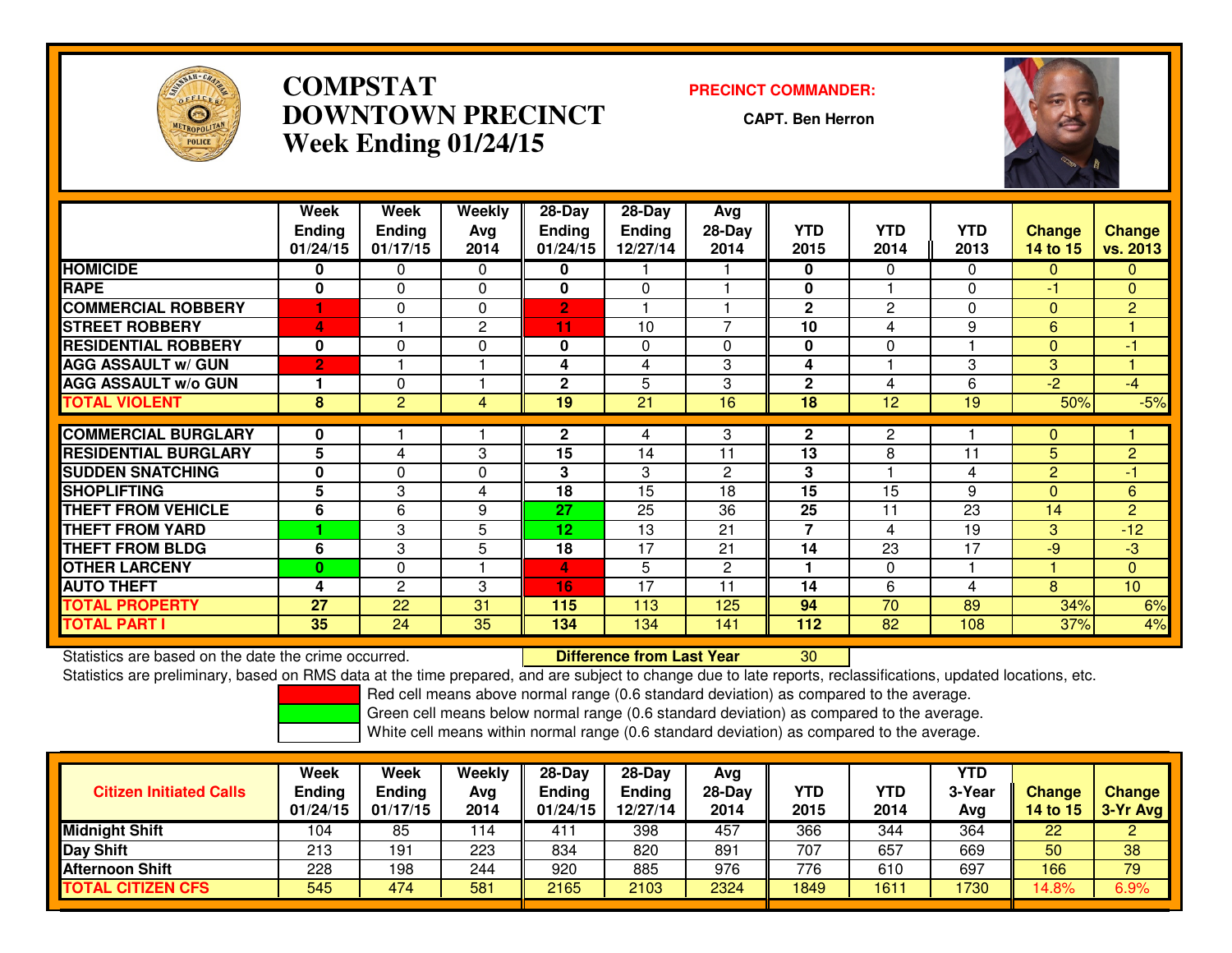

## **COMPSTATCENTRAL PRECINCT Week Ending 01/24/15**

# **PRECINCT COMMANDER:**



|                             | <b>Week</b>    | Week          | Weekly         | 28-Day         | 28-Day         | Avg          |                |            |            |                |                |
|-----------------------------|----------------|---------------|----------------|----------------|----------------|--------------|----------------|------------|------------|----------------|----------------|
|                             | <b>Ending</b>  | <b>Ending</b> | Avg            | <b>Ending</b>  | <b>Ending</b>  | $28-Day$     | <b>YTD</b>     | <b>YTD</b> | <b>YTD</b> | <b>Change</b>  | <b>Change</b>  |
|                             | 01/24/15       | 01/17/15      | 2014           | 01/24/15       | 12/27/14       | 2014         | 2015           | 2014       | 2013       | 14 to 15       | vs. 2013       |
| <b>HOMICIDE</b>             | $\bf{0}$       | $\mathbf{0}$  | $\mathbf{0}$   |                |                |              |                | 3          | $\Omega$   | $-2$           |                |
| <b>RAPE</b>                 | 0              | $\Omega$      | 0              | 0              | 0              |              | 0              |            |            | $-1$           | -1             |
| <b>COMMERCIAL ROBBERY</b>   | $\bf{0}$       | $\Omega$      | $\Omega$       | 0              | 0              |              | 0              | 2          | 2          | $-2$           | $-2$           |
| <b>STREET ROBBERY</b>       | $\mathbf{2}$   |               | $\mathbf{2}$   | 6              | 7              | 8            | 5              | 9          | 5          | $-4$           | $\mathbf{0}$   |
| <b>RESIDENTIAL ROBBERY</b>  | $\bf{0}$       | $\Omega$      | $\Omega$       | 0              | $\Omega$       | 0            | $\bf{0}$       | 0          | $\Omega$   | $\Omega$       | $\mathbf{0}$   |
| <b>AGG ASSAULT w/ GUN</b>   |                |               | $\overline{2}$ | 4              | 5              | 6            | 3              | 4          | 5          | -1             | $-2$           |
| <b>AGG ASSAULT w/o GUN</b>  | $\bf{0}$       |               |                | $\mathbf 2$    | 2              | 3            | $\overline{2}$ | 2          | 5          | $\Omega$       | ل-<br>و-       |
| <b>TOTAL VIOLENT</b>        | 3              | 3             | 5              | 13             | 15             | 21           | 11             | 21         | 18         | $-48%$         | $-39%$         |
|                             |                |               |                |                |                |              |                |            |            |                |                |
| <b>COMMERCIAL BURGLARY</b>  |                |               |                | 3              | 4              | 4            | $\mathbf{2}$   | 2          |            | 0              |                |
| <b>RESIDENTIAL BURGLARY</b> | 9              | 8             | 9              | 33             | 27             | 34           | 30             | 51         | 30         | $-21$          | $\Omega$       |
| <b>SUDDEN SNATCHING</b>     | $\mathbf 0$    | 0             | $\Omega$       |                | 2              |              | 1              | 0          | 0          |                |                |
| <b>SHOPLIFTING</b>          | $\mathbf{2}$   | $\Omega$      | $\mathbf{2}$   | $\overline{2}$ | $\Omega$       | 8            | $\overline{2}$ | 4          | 7          | $-2$           | -5             |
| <b>THEFT FROM VEHICLE</b>   | 28             | 9             | 9              | 55             | 36             | 36           | 47             | 26         | 41         | 21             | 6              |
| <b>THEFT FROM YARD</b>      | 3              | 5             | 5              | 12             | 14             | 20           | 9              | 11         | 11         | $-2$           | $-2$           |
| <b>THEFT FROM BLDG</b>      | 6              | 4             | 4              | 18             | 13             | 18           | 17             | 11         | 13         | 6              | $\overline{4}$ |
| <b>OTHER LARCENY</b>        |                | $\Omega$      |                | 4              | $\overline{7}$ | $\mathbf{2}$ | 3              | 0          | $\Omega$   | 3 <sup>1</sup> | 3 <sup>1</sup> |
| <b>AUTO THEFT</b>           | $\overline{9}$ | 4             | 4              | 27             | 19             | 17           | 22             | 25         | 9          | $-3$           | 13             |
| <b>TOTAL PROPERTY</b>       | 59             | 31            | 35             | 155            | 122            | 141          | 133            | 130        | 112        | 2%             | 19%            |
| <b>TOTAL PART I</b>         | 62             | 34            | 40             | 168            | 137            | 162          | 144            | 151        | 130        | $-5%$          | 11%            |

Statistics are based on the date the crime occurred. **Difference from Last Year** 

Statistics are based on the date the crime occurred. **Extence to Lump in Last Year Mask Year 199**<br>Statistics are preliminary, based on RMS data at the time prepared, and are subject to change due to late reports, reclassif

Red cell means above normal range (0.6 standard deviation) as compared to the average.

Green cell means below normal range (0.6 standard deviation) as compared to the average.

| <b>Citizen Initiated Calls</b> | Week<br>Ending<br>01/24/15 | Week<br>Ending<br>01/17/15 | Weekly<br>Avg<br>2014 | 28-Day<br>Ending<br>01/24/15 | $28-Day$<br><b>Ending</b><br>12/27/14 | Avg<br>28-Dav<br>2014 | YTD<br>2015 | YTD<br>2014 | YTD<br>3-Year<br>Avg | <b>Change</b><br><b>14 to 15</b> | <b>Change</b><br>3-Yr Avg |
|--------------------------------|----------------------------|----------------------------|-----------------------|------------------------------|---------------------------------------|-----------------------|-------------|-------------|----------------------|----------------------------------|---------------------------|
| <b>Midnight Shift</b>          | 118                        | 125                        | 116                   | 510                          | 506                                   | 463                   | 444         | 340         | 380                  | 104                              | 64                        |
| Day Shift                      | 273                        | 243                        | 268                   | 1037                         | 1013                                  | 1074                  | 890         | 892         | 805                  | c<br>-2                          | 85                        |
| <b>Afternoon Shift</b>         | 302                        | 249                        | 274                   | 1135                         | 1085                                  | 1098                  | 959         | 806         | 876                  | 153                              | 83                        |
| <b>TOTAL CITIZEN CFS</b>       | 693                        | 617                        | 659                   | 2682                         | 2604                                  | 2635                  | 2293        | 2038        | 2061                 | 12.5%                            | 1.2%                      |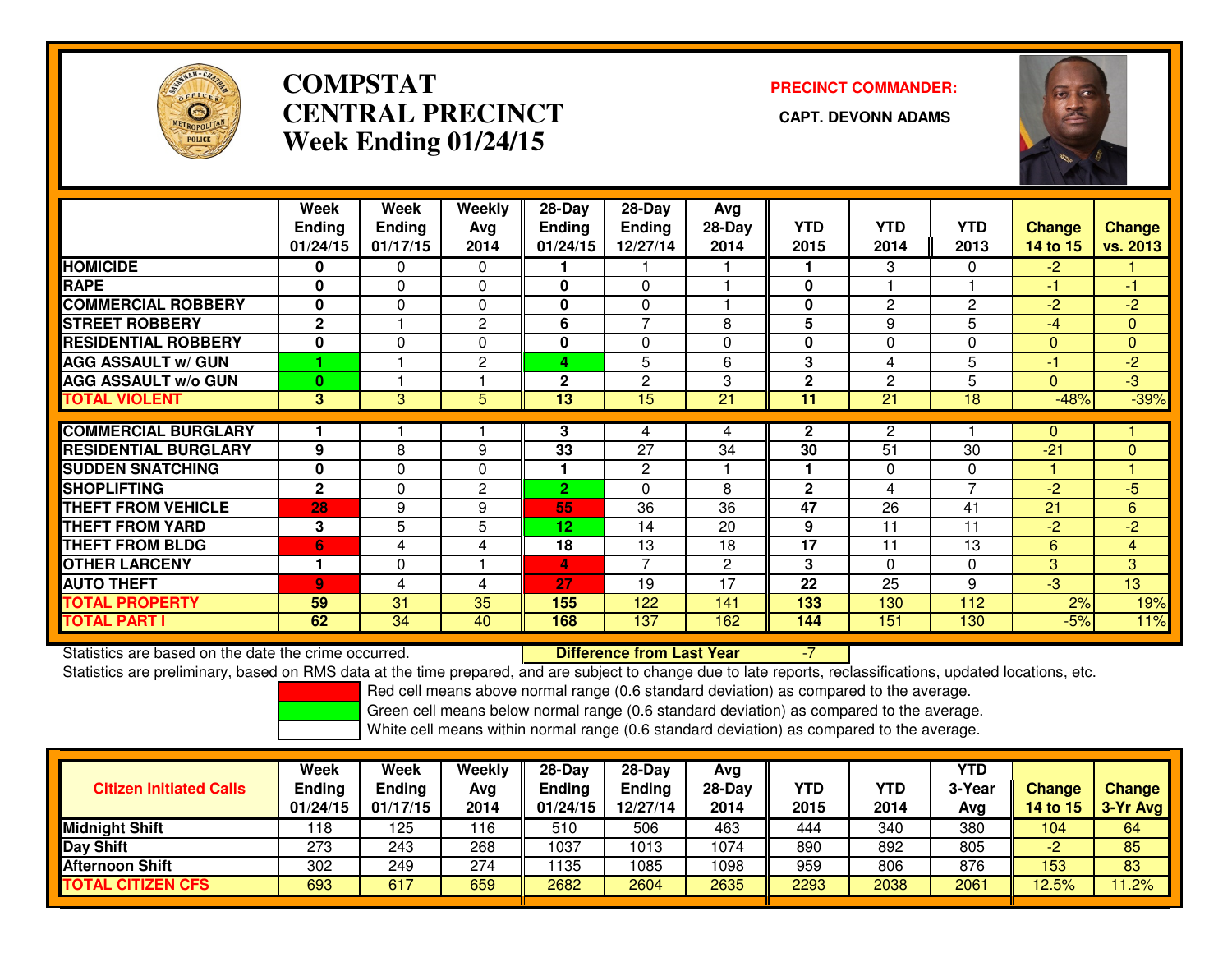

## **COMPSTAT PRECINCT COMMANDER: SOUTHSIDE PRECINCT CAPT. TERRY SHOOPWeek Ending 01/24/15**



|                             | Week<br>Ending<br>01/24/15 | Week<br><b>Ending</b><br>01/17/15 | <b>Weekly</b><br>Avg<br>2014 | $28 - Day$<br><b>Ending</b><br>01/24/15 | $28 - Day$<br><b>Ending</b><br>12/27/14 | Avg<br>28-Day<br>2014 | <b>YTD</b><br>2015 | <b>YTD</b><br>2014 | <b>YTD</b><br>2013 | <b>Change</b><br>14 to 15 | <b>Change</b><br>vs. 2013 |
|-----------------------------|----------------------------|-----------------------------------|------------------------------|-----------------------------------------|-----------------------------------------|-----------------------|--------------------|--------------------|--------------------|---------------------------|---------------------------|
| <b>HOMICIDE</b>             | 0                          | $\Omega$                          | 0                            | 0                                       | $\Omega$                                | 0                     | 0                  | 0                  | 2                  | $\Omega$                  | $-2$                      |
| <b>RAPE</b>                 | $\mathbf{0}$               | $\mathbf{0}$                      | 0                            | 0                                       | $\Omega$                                |                       | 0                  |                    | 0                  | $-1$                      | $\mathbf{0}$              |
| <b>COMMERCIAL ROBBERY</b>   | $\mathbf{0}$               | $\mathbf{0}$                      |                              |                                         |                                         | 3                     | 0                  | 4                  |                    | $-4$                      | -1                        |
| <b>STREET ROBBERY</b>       | $\mathbf 0$                | $\mathbf 0$                       |                              | 3                                       | 4                                       | 4                     | 3                  | 5                  |                    | $-2$                      | $\overline{2}$            |
| <b>RESIDENTIAL ROBBERY</b>  | $\mathbf 0$                | $\mathbf 0$                       | $\Omega$                     |                                         |                                         |                       | 0                  |                    | 0                  | -1                        | $\mathbf{0}$              |
| <b>AGG ASSAULT w/ GUN</b>   |                            | $\Omega$                          | $\Omega$                     | 3                                       | $\overline{2}$                          |                       | $\overline{2}$     | 0                  | $\overline{2}$     | $\overline{2}$            | $\Omega$                  |
| <b>AGG ASSAULT w/o GUN</b>  | $\bf{0}$                   | $\Omega$                          | $\Omega$                     | $\mathbf{2}$                            | 3                                       | 2                     | $\overline{2}$     | 0                  | 2                  | $\overline{2}$            | $\overline{0}$            |
| <b>TOTAL VIOLENT</b>        |                            | $\mathbf{0}$                      | 3                            | 10                                      | 11                                      | 11                    | $\overline{7}$     | 11                 | 8                  | $-36%$                    | $-13%$                    |
|                             |                            |                                   |                              |                                         |                                         |                       |                    |                    |                    |                           |                           |
| <b>COMMERCIAL BURGLARY</b>  | $\mathbf{2}$               | 0                                 |                              | 5                                       | 5                                       | 3                     | 4                  | 3                  | 3                  |                           |                           |
| <b>RESIDENTIAL BURGLARY</b> | 8                          | 9                                 | 5                            | 24                                      | 21                                      | 18                    | 22                 | 23                 | 33                 | $-1$                      | $-11$                     |
| <b>SUDDEN SNATCHING</b>     | $\bf{0}$                   | $\Omega$                          | $\Omega$                     | 0                                       | $\Omega$                                |                       | 0                  | 0                  | $\Omega$           | $\Omega$                  | $\Omega$                  |
| <b>SHOPLIFTING</b>          | 14                         | 13                                | 13                           | 52                                      | 60                                      | 51                    | 46                 | 49                 | 34                 | $-3$                      | 12                        |
| <b>THEFT FROM VEHICLE</b>   | 6                          | 10                                | $\overline{7}$               | 25                                      | 25                                      | 27                    | 24                 | 37                 | 61                 | $-13$                     | $-37$                     |
| <b>THEFT FROM YARD</b>      | 4                          |                                   | $\overline{2}$               | 8                                       | 5                                       | 9                     | 8                  | 6                  | 9                  | $\overline{2}$            | -1                        |
| <b>THEFT FROM BLDG</b>      | 5                          | 4                                 | 4                            | 17                                      | 16                                      | 17                    | 14                 | 15                 | 11                 | -1                        | 3                         |
| <b>OTHER LARCENY</b>        | ٠                          | $\mathbf 0$                       |                              | $\mathbf{2}$                            |                                         | 2                     | $\mathbf{2}$       | 5                  |                    | $-3$                      |                           |
| <b>AUTO THEFT</b>           | 4                          | 4                                 | $\overline{2}$               | 10                                      | 10                                      | 8                     | 9                  | 7                  | 11                 | $\overline{2}$            | $-2$                      |
| <b>TOTAL PROPERTY</b>       | 44                         | 41                                | 34                           | 143                                     | 143                                     | 136                   | 129                | 145                | 163                | $-11%$                    | $-21%$                    |
| <b>TOTAL PART I</b>         | 45                         | 41                                | 37                           | 153                                     | 154                                     | 148                   | 136                | 156                | 171                | $-13%$                    | $-20%$                    |

Statistics are based on the date the crime occurred. **Difference from Last Year** 

Statistics are based on the date the crime occurred. **Externee the Difference from Last Year Theoren 1998** - 20<br>Statistics are preliminary, based on RMS data at the time prepared, and are subject to change due to late repo

Red cell means above normal range (0.6 standard deviation) as compared to the average.

Green cell means below normal range (0.6 standard deviation) as compared to the average.

| <b>Citizen Initiated Calls</b> | Week<br><b>Ending</b><br>01/24/15 | <b>Week</b><br><b>Ending</b><br>01/17/15 | Weekly<br>Ava<br>2014 | $28-Dav$<br><b>Ending</b><br>01/24/15 | $28-Day$<br>Ending<br>12/27/14 | Avg<br>$28-Day$<br>2014 | YTD<br>2015 | YTD<br>2014 | YTD<br>3-Year<br>Avg | Change<br>14 to 15 | <b>Change</b><br>3-Yr Avg |
|--------------------------------|-----------------------------------|------------------------------------------|-----------------------|---------------------------------------|--------------------------------|-------------------------|-------------|-------------|----------------------|--------------------|---------------------------|
| <b>Midnight Shift</b>          | 101                               | 94                                       | 91                    | 412                                   | 400                            | 363                     | 363         | 315         | 319                  | 48                 | 44                        |
| Day Shift                      | 261                               | 282                                      | 259                   | 1013                                  | 991                            | 1038                    | 882         | 798         | 805                  | 84                 | 77                        |
| <b>Afternoon Shift</b>         | 271                               | 273                                      | 259                   | 1065                                  | 1074                           | 1034                    | 912         | 782         | 822                  | 130                | 90                        |
| <b>TOTAL CITIZEN CFS</b>       | 633                               | 649                                      | 609                   | 2490                                  | 2465                           | 2435                    | 2157        | 1895        | 1946                 | 13.8%              | 10.9%                     |